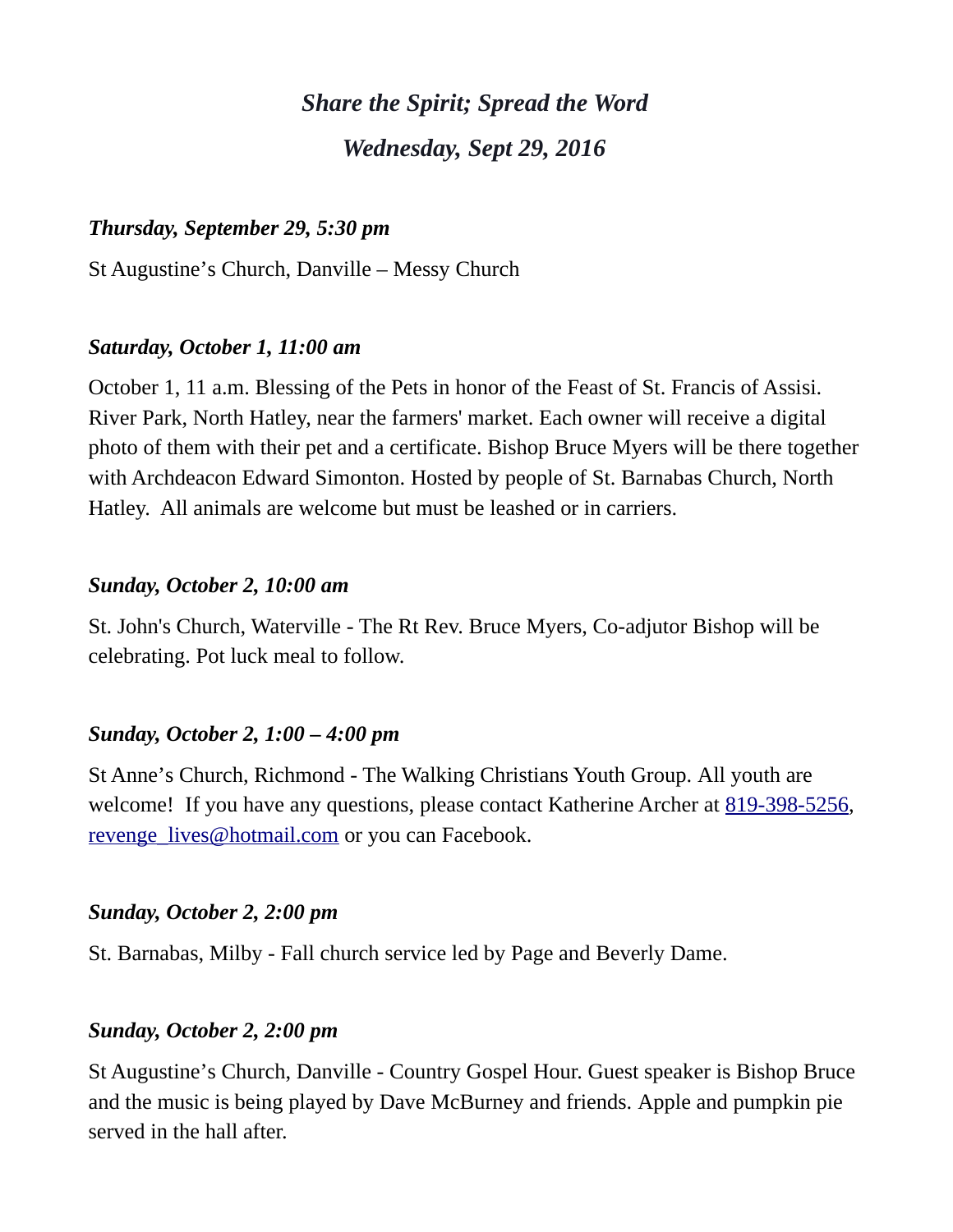### *Sunday, October 2, 3:00 pm*

St Mark's Chapel, Bishop's University - Organ Concert. Les Amis de l'Orgue de l'Estrie presents Sylvain Barrette on the organ and Michel Cervant, Baritone. Tickets are 10\$ and will be available at the door.

## *Tuesday, October 4*

Confirmation class with the Rev. Ruth Charleau will be beginning after school at Alexander Galt High School. Please meet in the center office.

## *Saturday, October 8, 5:00 – 7:00 pm*

St George's Church, Lennoxville – Please join His Eminence Archbishop Elia Bahi, Patriarchal Vicariate of Canada and The Right Reverend Bruce Myers OGS, Coajutor Bishop of Quebec for a short service of Thanksgiving followed by a party celebrating the relationship between the Syrian Orthodox community of the Eastern Townships and the Anglican Deanery of St Francis and their work for refugees. See the attached poster for more information.

## *Saturday, October 8*

Children's Choir, Leslie Young - I would like to start a children's choir, starting with children from the United, Anglicain, Baptist and Presbyterian churches. I would start with children from Grade 2 and up. The goal is really to teach them musical skills that they can use, as well as to form a community of young singers with our churches as the base. Music will be sacred. Children younger than seven could be involved in a minimal way for one or two rehearsals to sing something very simple, but they will not be the focus of the choir. I plan to have physical meeting of all of those concerned during the first week of October. My plan is to start in October with maybe 6 or 8 - Saturday morning rehearsals of 45 minutes in order to have something ready by Chrismas. Contact Leslie Young [lesliemartinyoung@gmail.com](mailto:lesliemartinyoung@gmail.com)

## *Sunday, October 9, 9:00 am*

St Barnabas' Church, North Hatley - A Service of Thanksgiving. Special music performed before and during the Service of Morning Prayer by Louis Brouillette, church